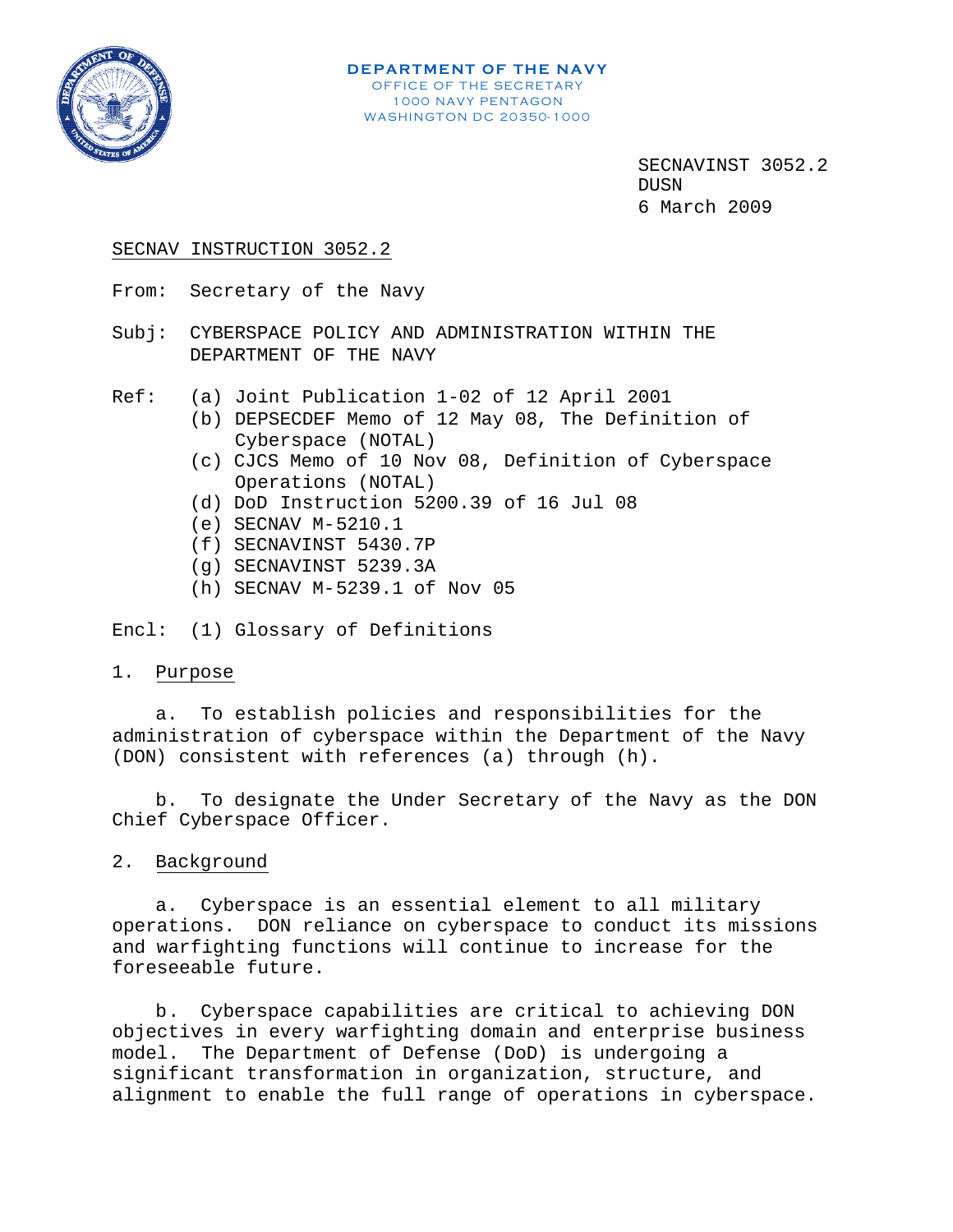Accordingly, the DON must enhance the way it is organized to man, train, and equip for its cyberspace missions and tasks.

c. Cyberspace operations will require intensive training and education for the total DON cyberspace workforce. DON workforce will be a single integrated resource that is carefully managed with a dedicated focus on continued training and education to meet emerging technical developments and employed to provide the highest level of cyberspace capabilities to meet naval and joint objectives. The associated mission areas of computer network operations, Network Operations (NETOPS), and Information Assurance (IA) will be enabled by common technologies, and, therefore, must be highly synchronized to maximize our limited resources.

3. Scope. This instruction:

a. Applies to the Offices of the Secretary of the Navy, the Chief of Naval Operations (CNO), the Commandant of the Marine Corps (CMC), and all Navy and Marine Corps activities, installations, and commands;

b. Does not alter command and control relationships for the employment of DON forces as directed by the Secretary of Defense, Unified Command Plan, "Forces For Unified Commands" or Navy Regulations; and

c. Applies to DON owned or controlled cyberspace systems that receive, process, store, display or transmit DoD information, regardless of classification or sensitivity.

4. Definitions. Definitions are provided in enclosure (1) and are per references (a), (b), and (c).

5. Policy

a. Cyberspace efforts within the DON will align with national and DoD efforts to ensure the Department's capability and capacity to conduct cyberspace operations increases as cyberspace continues to evolve and grow in complexity. The DON requires unfettered access to, and assured capabilities in, cyberspace to execute the full range of naval missions and functions assigned. Horizontal protection across DoD activities is necessary to ensure the sustainment of secure DON cyberspace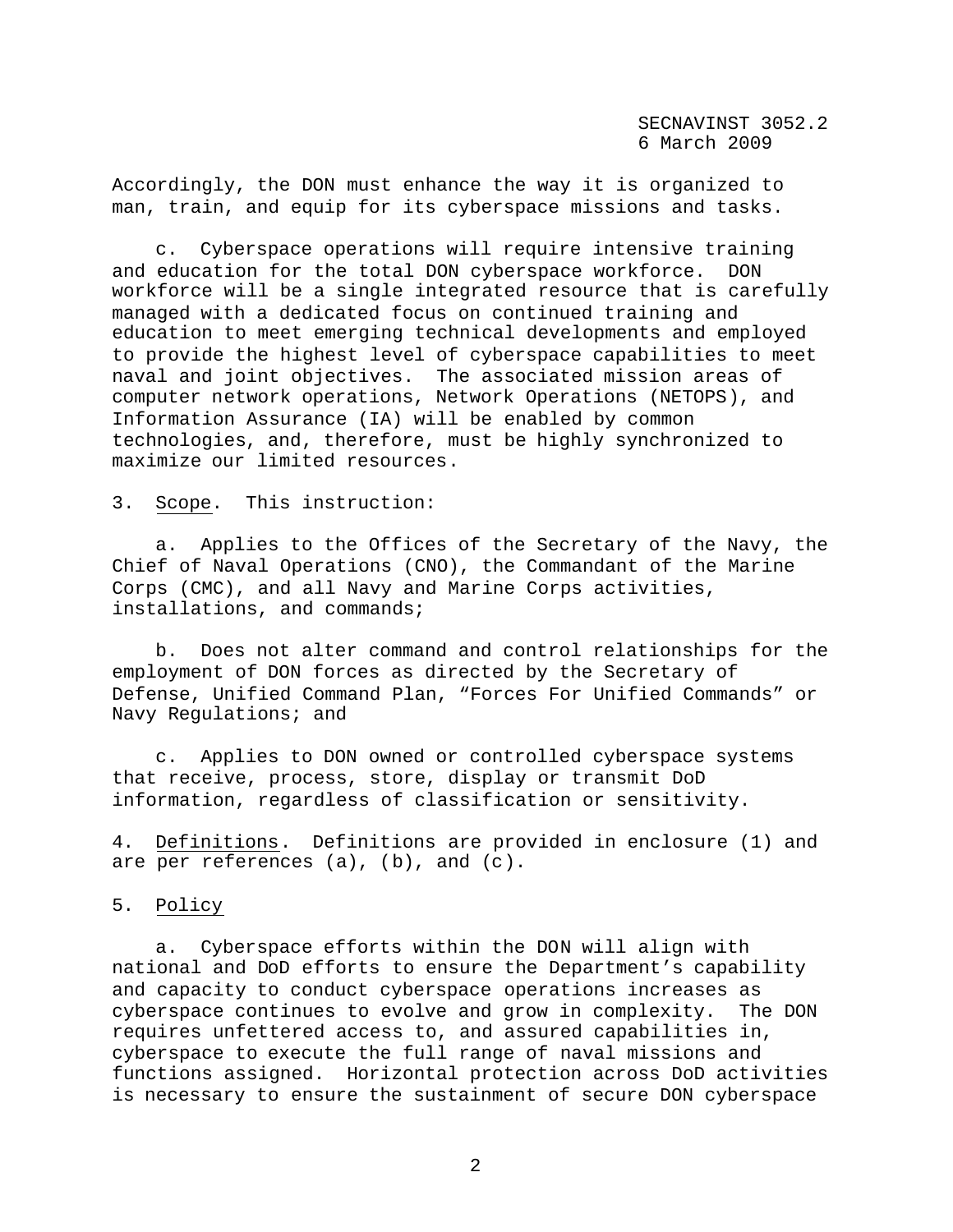systems for the warfighter. Therefore, the DON shall establish, institutionalize, fund, and sustain a robust capability in cyberspace, enabling the Department to:

(1) Acquire and apply capabilities to defend cyberspace assets and supply-chains against attack, exfiltration, corruption, and usurpation;

(2) Synchronize cyberspace protection capabilities across the DON during research, development, acquisition and sustainment of Command, Control, Communications, Computers, Intelligence (C4I), space and Information Technology (IT) enterprise systems. This will include definition of and support for DON supply-chain and Defense Industrial Base (DIB) partners;

(3) Develop warfighting capabilities for cyberspace operations. These capabilities will support objectives across joint mission areas to exploit and deny adversary freedom of maneuver in and through cyberspace, and cyberspace planning necessary to deliver increased warfighting capabilities available to Joint task force commanders; and

(4) Integrate Naval Criminal Investigative Service (NCIS) Law Enforcement (LE) and Counter Intelligence (CI) capabilities throughout the DON cyberspace domain and NETOPS centers. These capabilities will provide rapid, coordinated LE/CI pursuit and prosecution of the human elements associated with internal and external threats.

b. Speed of action in cyberspace demands real time situational awareness. DON investment objectives shall consider development of a true real time common operating picture of the cyberspace domain.

c. The DON will establish an organizational structure and processes that:

(1) Invest resources to recruit, train, retain, and equip personnel for cyberspace missions.

(2) Synchronize the cyberspace-related capabilities of the Navy and Marine Corps to support the full range of cyberspace missions and functions assigned, creating mutually supportive kinetic and non-kinetic options and effects.

3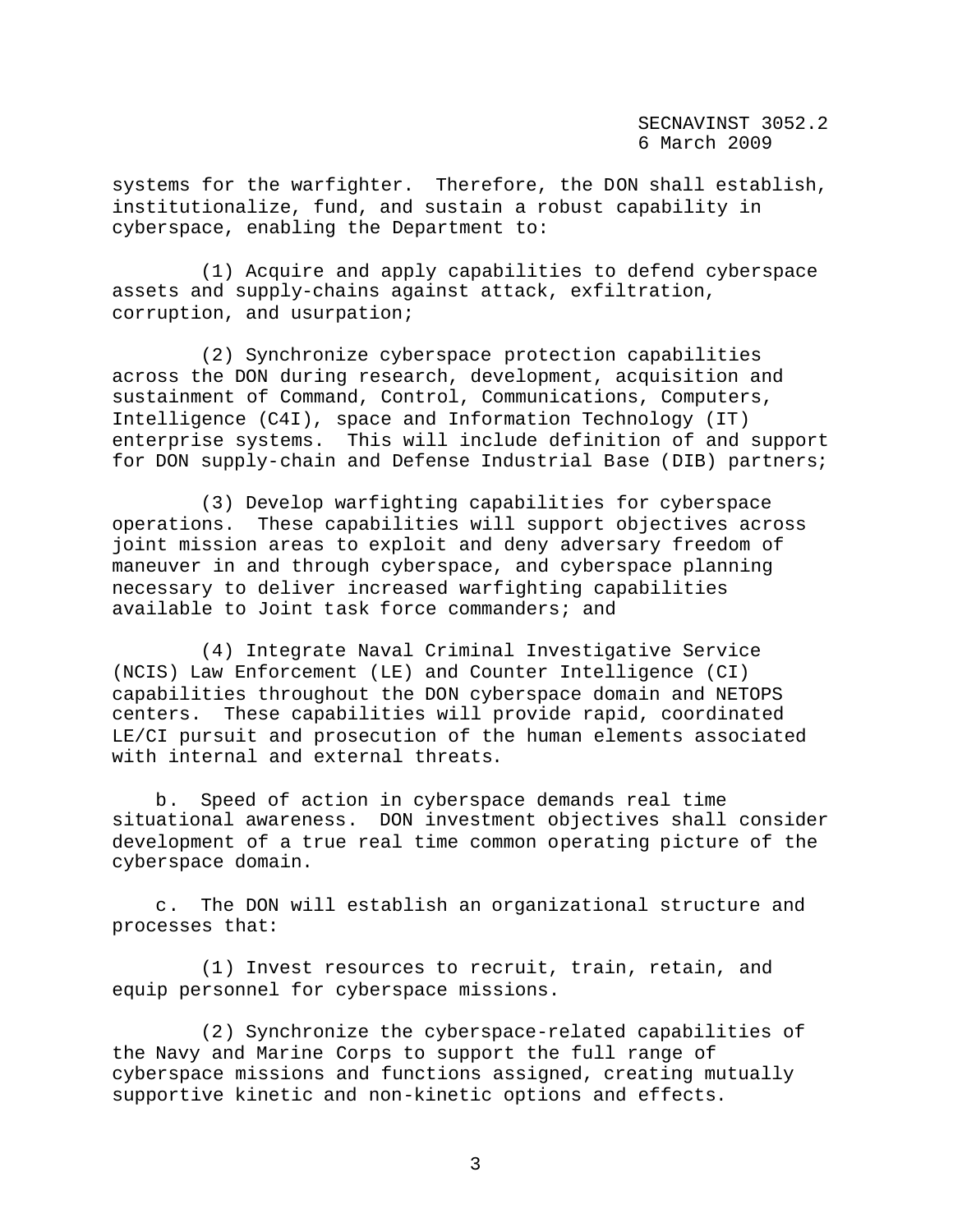6. Action. The Offices of the Secretary of the Navy, CNO and CMC shall establish a capability that:

(1) To the extent authorized, supports national missions, through collaboration and cooperation with interagency partners, such as Department of Homeland Security and Department of Justice;

(2) As directed and as capable, supports strategic missions, including geographic and functional combatant commands. The DON's current priority for external support is to maintain the overall integrity and availability of DoD networks;

(3) Develops a cyberspace strategy and implementation plan that includes, but is not limited to: command and control; supply-chain management; intelligence; and other information system networks that the Services use to perform their functions and missions;

(4) Manages acquisition of DON cyberspace capabilities throughout the life-cycle to support offensive and defensive capabilities and systems, as well as our ability to support geographic and functional combatant commanders requirements; and

(5) Supports cyberspace operations with LE and CI mechanisms. Results from investigations, operations and related programs will be coordinated with NETOPS to include offensive and defensive cyberspace operations and supporting organizations to ensure continuity of effort.

7. Responsibilities

a. The Under Secretary of the Navy shall:

(1) Perform the duties, responsibilities and authorities of the Chief Cyberspace Officer for the DON.

(2) Serve as the single official and fiscal advocate responsible for advising the Secretary on the alignment of program of record and non-program of record resources for mature end-to-end cyberspace capabilities;

(3) Represent the Department of the Navy at DoD cyberspace related forums;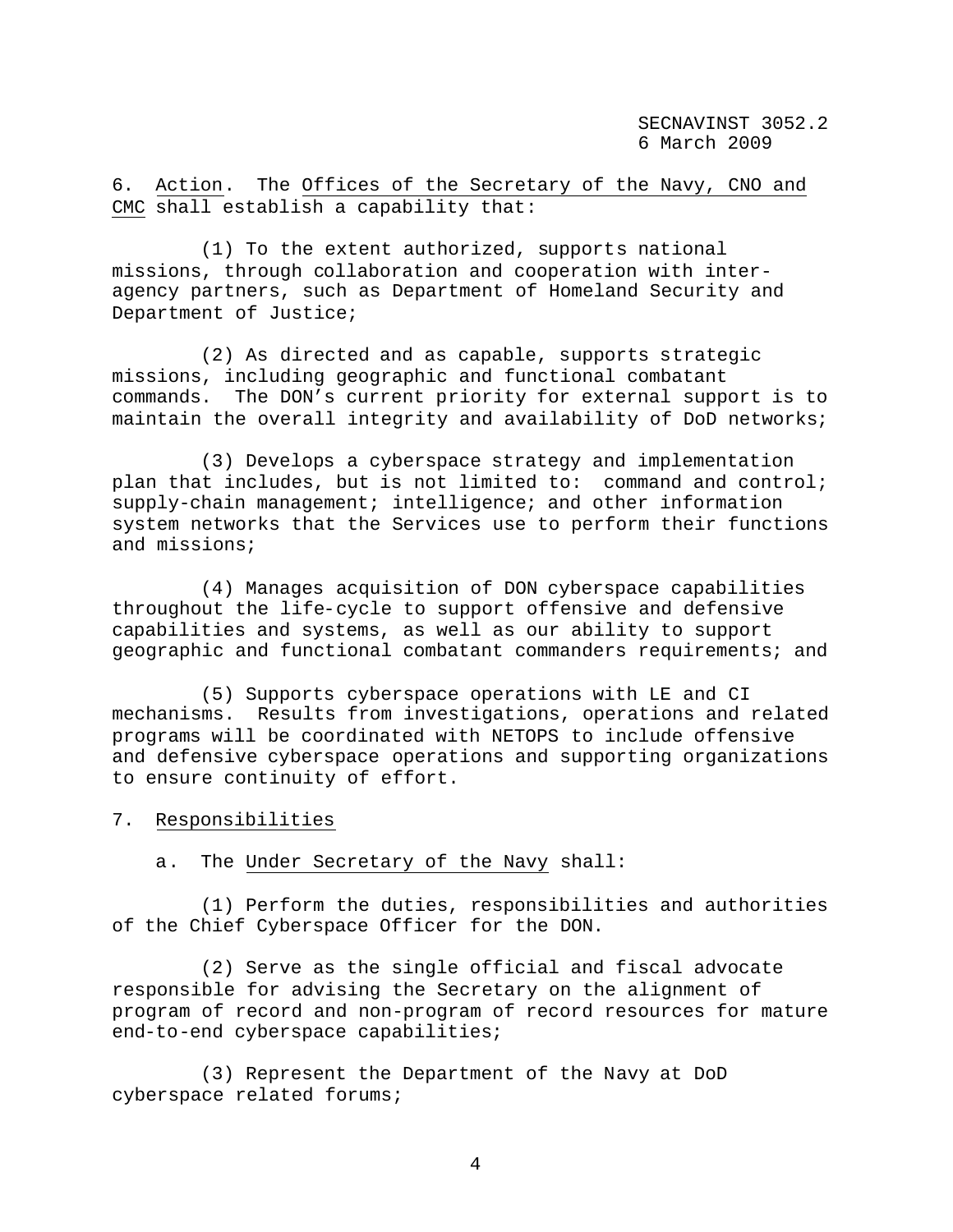(4) Provide oversight to naval cyberspace policy, ensuring intelligence, CI, national security, foreign policy, LE, and counter-terrorism activities are consistent with applicable executive orders and national strategies;

(5) In consultation with the CNO and the CMC and other key Secretary of the Navy offices, advise the Secretary on DON cyberspace issues, to include:

(a) Intelligence and CI related activities;

(b) Research, development and acquisition;

(c) Alignment of DON financial priorities;

(d) Service and DON efforts to recruit, develop, assign and retain a professional cyberspace workforce; and

(e) DON LE, security and related investigative activities.

(6) Establish a governance framework and report the same to the Secretary on a regularly recurring basis; and

(7) Oversee cyberspace initiatives related to controlled unclassified data information damage assessments. In coordination with the Director of Naval Intelligence, Commander, Naval Network Warfare Command, and other offices, as required, the Office of the Under Secretary will manage DIB, as well as DON internal damage assessment recommendations and requirements, supported by the General Counsel and the Damage Assessment Management Office (DAMO).

b. The CNO and CMC shall:

(1) Develop organizational constructs necessary to ensure the exchange of information, tactics, techniques, and procedures between DON NETOPS, Computer Network Defense (CND), Computer Network Exploitation (CNE), and Computer Network Attack (CNA) activities, units and personnel to optimize synchronization between these related fields;

(2) Maximize efficiency between training and education of cyberspace specific occupational fields;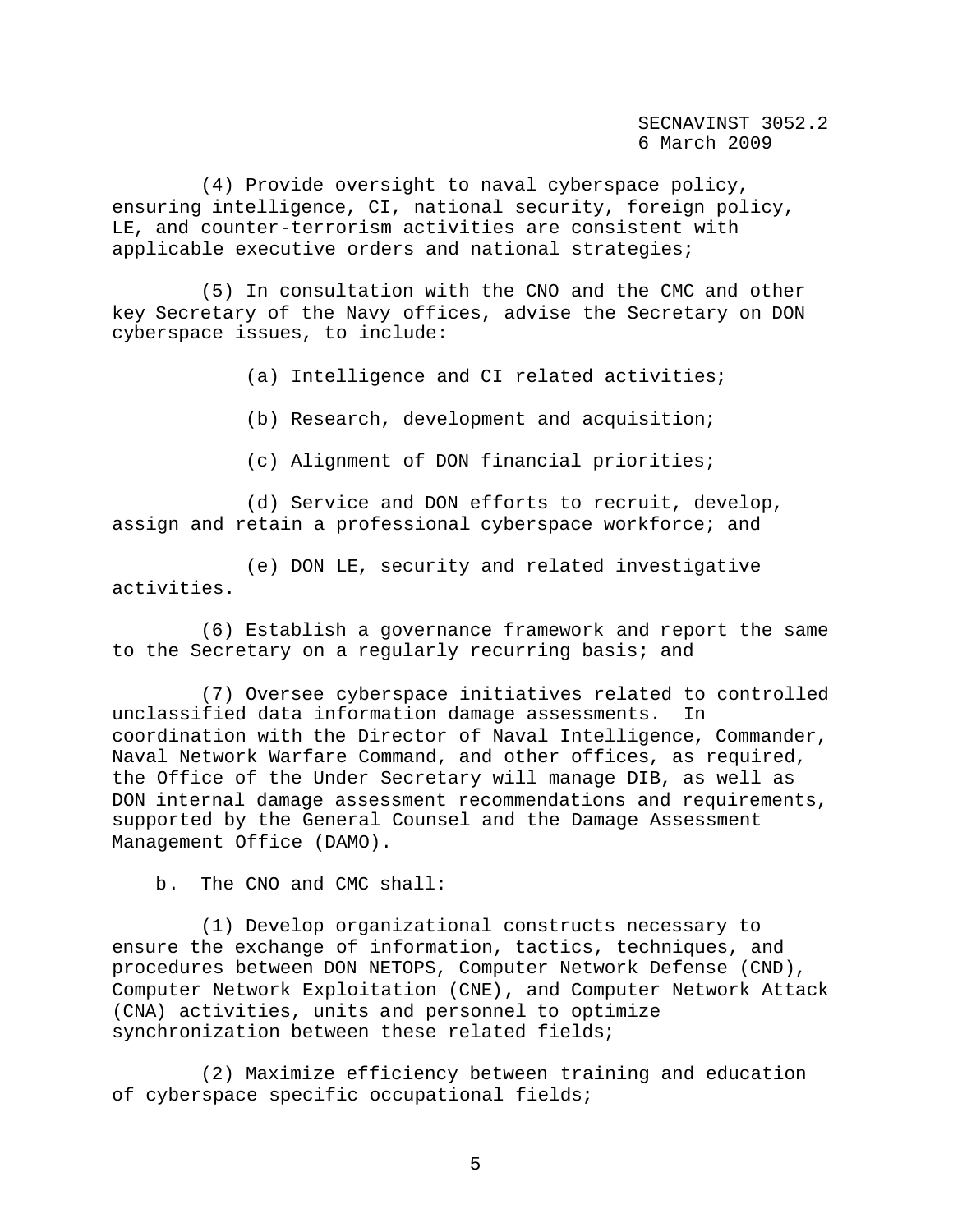(3) Continue to provide Service specific NETOPS centers, computer incident response teams, and other cyberspace event and reporting activities to further situational awareness of cyberspace as well as inform emerging concepts of operation;

(4) Advocate for cyberspace capabilities, ensuring adequate resources are programmed to support geographic and functional combatant commanders' requirements;

(5) Develop and mandate cyberspace operational training programs, including Fleet training and exercises throughout the Navy and Marine Corps;

(6) Incorporate cyberspace into applicable Navy and Marine Corps doctrine, ensuring compliance with DON, DoD, Joint doctrine and national policies; and

(7) Provide to the Under Secretary of the Navy a plan for implementing and maintaining the objectives set forth in this instruction within the Navy and Marine Corps, respectively, and update this plan as necessary.

c. The General Counsel of the Navy shall oversee operations of the DAMO and adjudicate assessments of lost DON information. In so doing, the General Counsel will establish policy for the internal review and disposition of assessments, and receive the full support of appropriate organizations involved in DAMO assessments and investigations.

d. The Assistant Secretary of the Navy for Research, Development and Acquisition (ASN (RDA)) shall:

(1) Issue acquisition policies and associated implementation details to support cyberspace capabilities. Assure compliance with reference (d) and related requirements. Streamlined acquisition authority will be addressed as appropriate to meet warfighter needs;

(2) Coordinate with the Under Secretary of Defense for Acquisition, Technology and Logistics, the Under Secretary of Defense for Intelligence (USD(I)), and the National Security Agency on key cyberspace operations related acquisition, as required;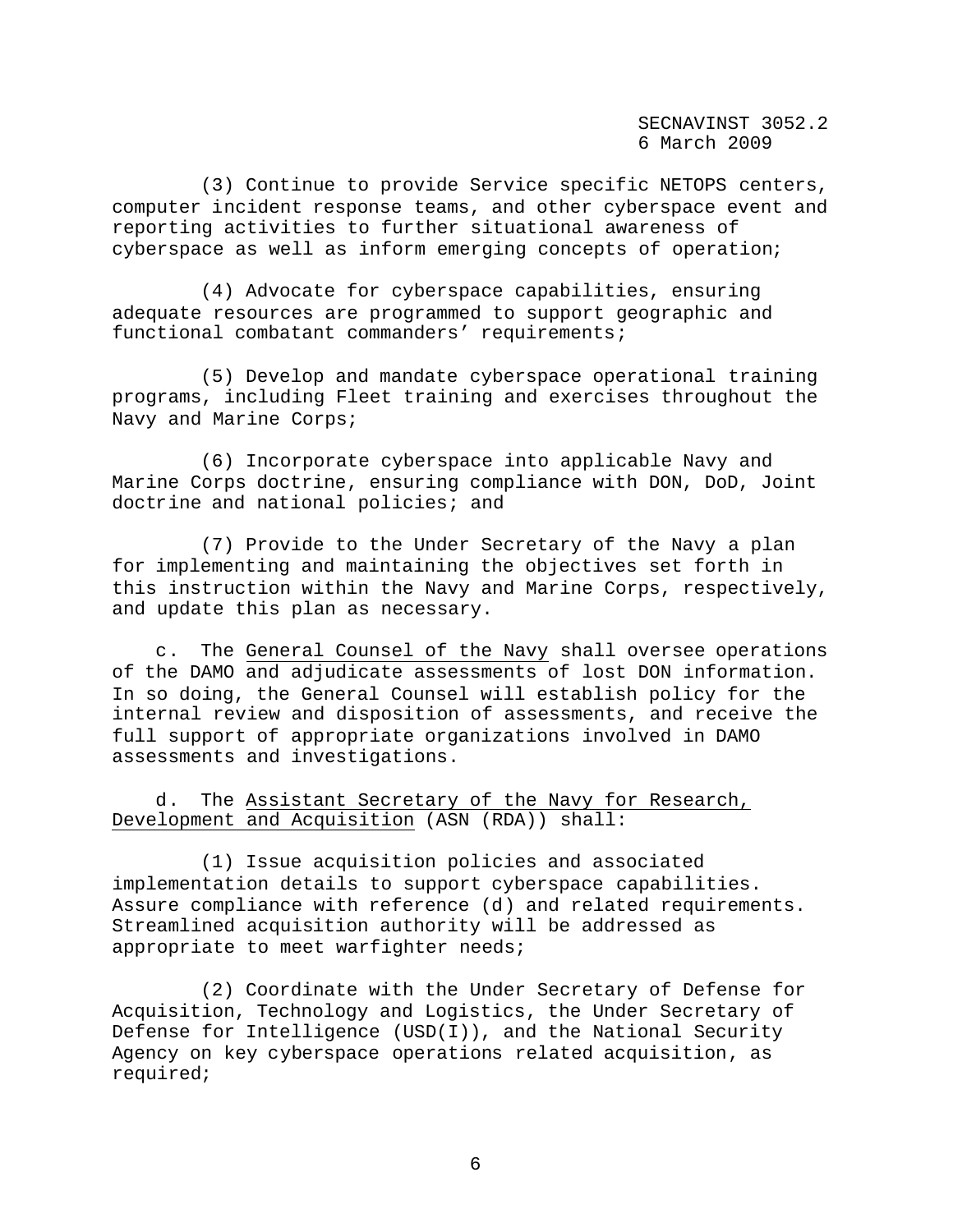(3) Ensure acquisition management policies and processes address cyberspace considerations during development and throughout the lifecycle of DON C4I, space and IT enterprise systems;

(4) Maintain robust cyberspace science and technology programs;

(5) Provide systems engineering support for naval cyberspace systems, to include offensive capabilities, in order to optimize integration;

(6) Establish, maintain and provide administrative support to the DAMO in order to assess the loss, through cyberspace, of DON Controlled Unclassified Information (CUI) from the DIB; and

(7) Coordinate DAMO policy, concept of operations, and assessment out briefs with the Under Secretary of the Navy, and others as applicable.

e. The Deputy Under Secretary of the Navy shall:

(1) Advise the Secretary and Under Secretary of the Navy and assist in the oversight and management responsibilities on all cyberspace related intelligence, CI, CNA, CNE, and CNAoperational preparation of the environment activities and

(2) Coordinate DON cyberspace issues with the USD(I) and the Under Secretary of Defense for Policy.

f. The Director, NCIS shall:

(1) Investigate terrorism, foreign intelligence, and major criminal offenses impacting the Department of the Navy from inside, on, and beyond the DON cyberspace perimeter.

(2) Conduct proactive cyberspace counter-terrorism, CI, and criminal operation programs related to DON and related DIB assets.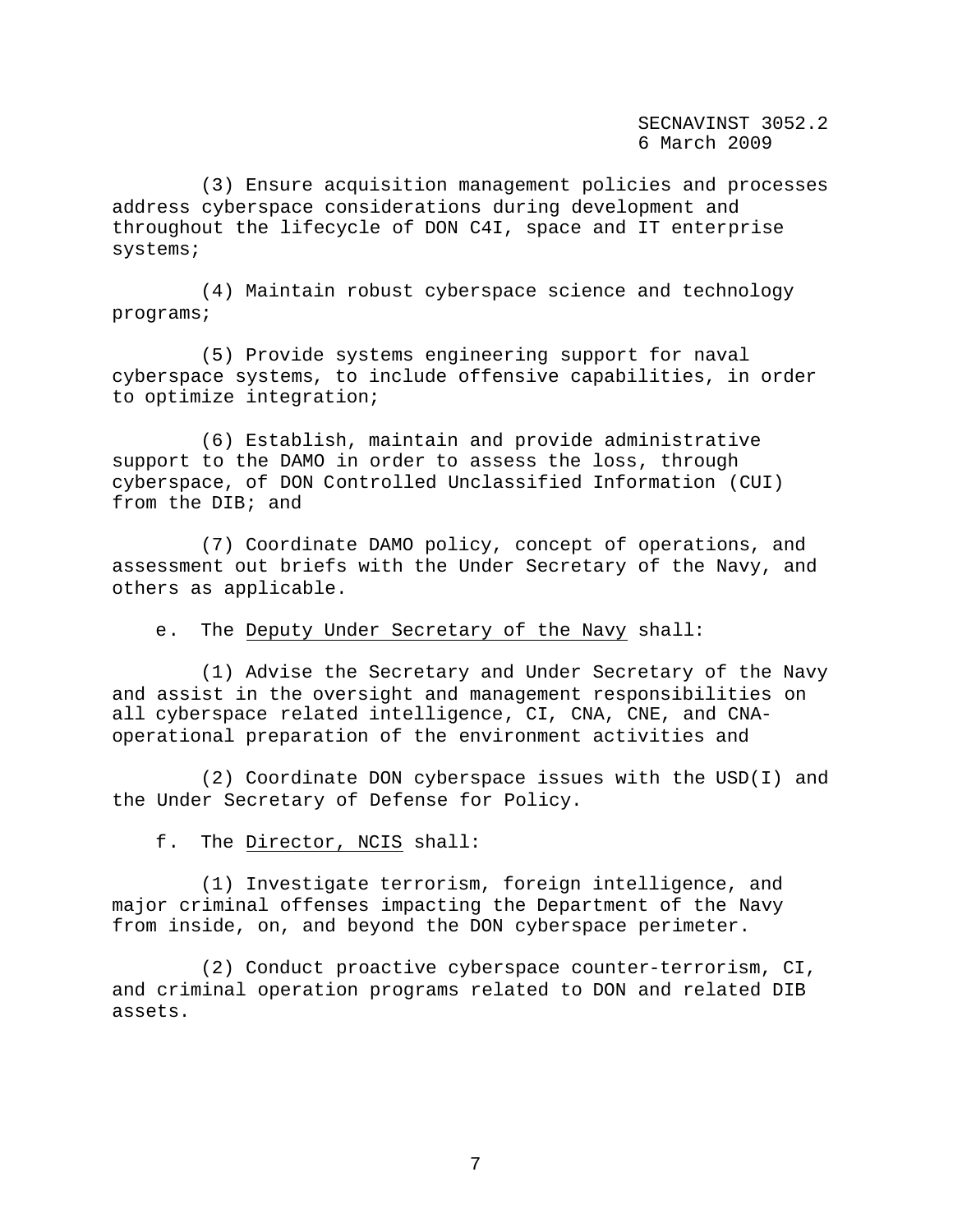(3) Coordinate with ASN (RDA) to:

(a) Enhance LE/CI capabilities and solutions for the research, development, and/or acquisition efforts that support the DON cyberspace domain and

(b) Enable horizontal protection across the Department of the Navy of critical program information, CUI, and supply-chain risk management.

(4) Coordinate and deliver LE/CI cyberspace training to NETOPS and computer incident response teams to ensure responses are conducted in a manner that supports LE/CI pursuit and prosecution objectives;

(5) Establish information sharing programs between naval and other intelligence organizations to facilitate national and international collaboration on LE/CI related efforts involving naval cyberspace intelligence objectives; and

(6) Provide investigative and intelligence support for DAMO assessments to determine necessary follow-on actions.

g. The DON Chief Information Officer shall:

(1) Develop and promulgate IA and CND strategy and policy;

(2) Ensure compliance of DON and higher level IA and CND policies;

(3) Together with appropriate DoD and DON cyberspace workforce leadership, develop required cyberspace workforce policy and guidance. With the DoD Chief Information Officer and Assistant Secretary of the Navy (Manpower and Reserve Affairs), track and measure the effectiveness of DON cyberspace manpower, personnel, training, and education programs;

(4) Lead DIB initiatives to improve the protection of unclassified defense information processed on industry's unclassified networks and systems. When requested by DAMO, support assessments of compromised DIB data and review completed assessments for DON IT policy compliance. Adjust policy as necessary based on DAMO findings; and

8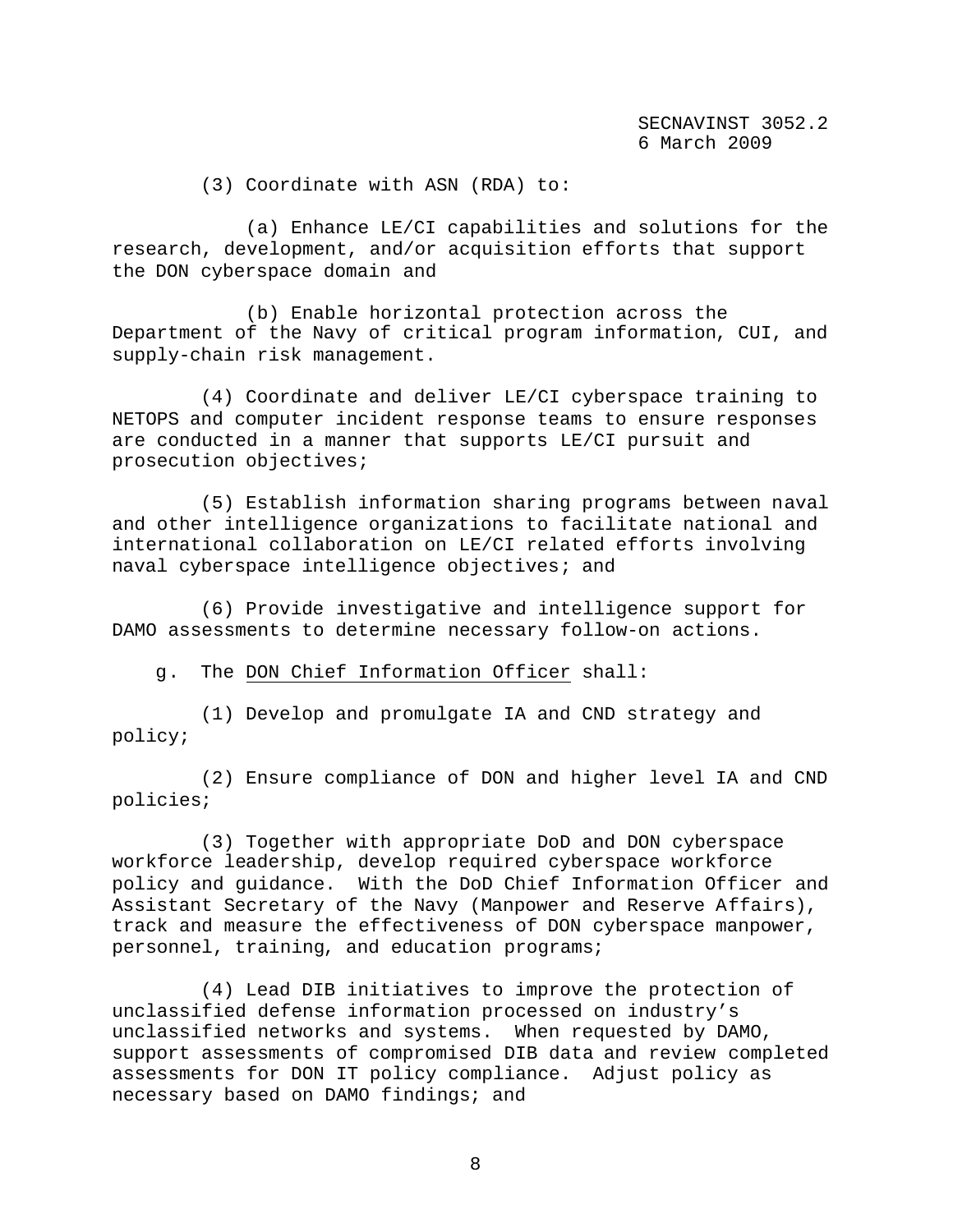(5) Participate in the development of the naval cyberspace architecture to ensure alignment and consistency with DON enterprise architecture. Review in accordance with established DON enterprise architecture governance processes and procedures.

8. Records Management. Records created as a result of this instruction, regardless of format and media, shall be managed in accordance with reference (e).

Donald C. Winter

Distribution: Electronic only, via Department of the Navy Issuances Web site http://doni.daps.dla.mil/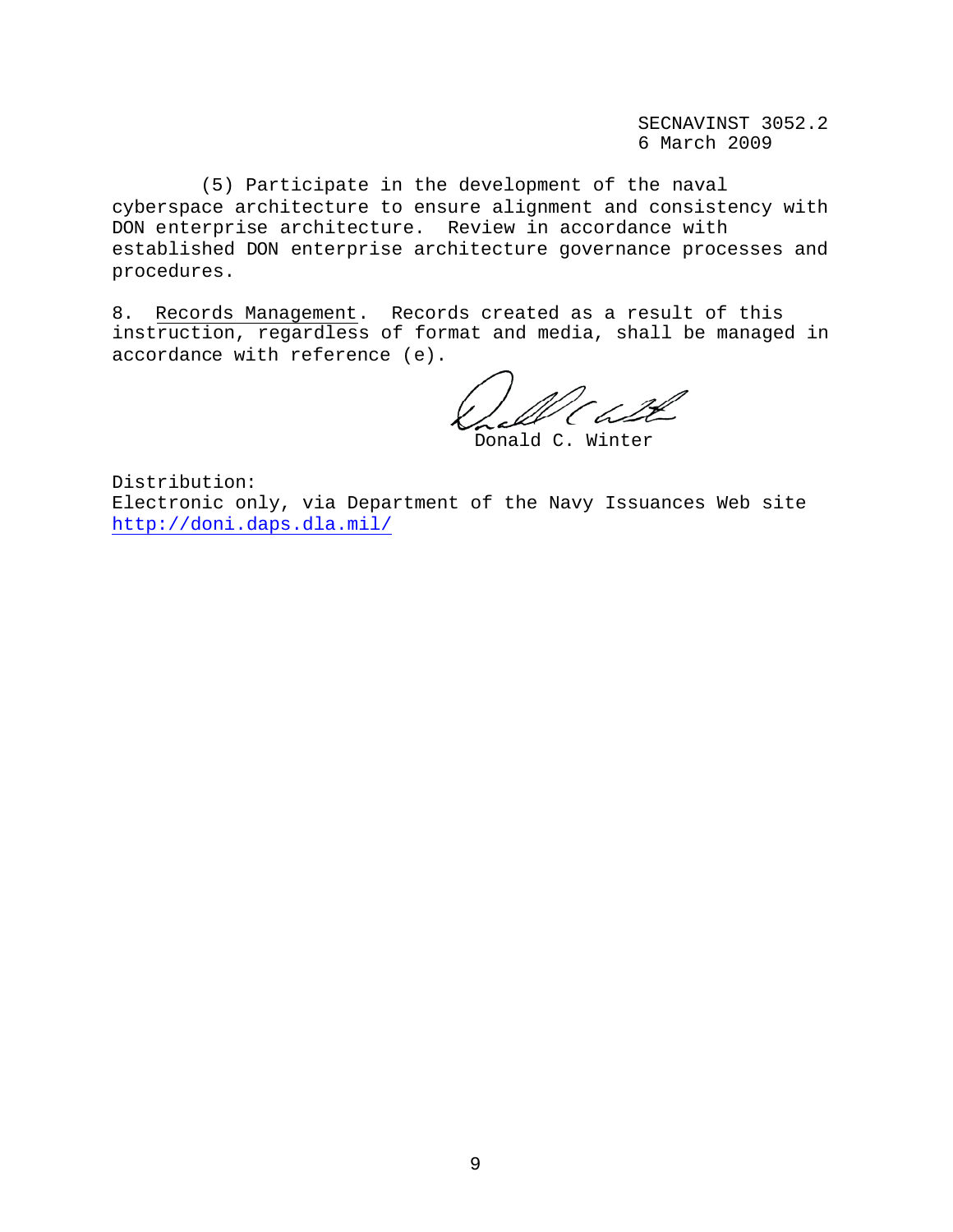## **Glossary of Definitions**

**Computer Network Attack (CNA):** Actions taken through the use of computer networks to disrupt, deny, degrade, or destroy information resident in computers and computer networks, or the computers and networks themselves. (Reference (a))

**Computer Network Defense (CND):** Actions taken to protect, monitor, analyze, detect and respond to unauthorized activity within DoD information systems and computer networks. (Reference (a))

**Computer Network Exploitation (CNE):** Enabling operations and intelligence collection capabilities conducted through the use of computer networks to gather data from target or adversary automated information systems or networks. (Reference (a))

**Computer Network Operations**: Comprised of CNA, CND, and related CNE enabling operations. (Reference (a))

**Cyberspace:** A global domain within the information environment consisting of the interdependent network of IT infrastructures, including the Internet, telecommunications networks, computer systems, and embedded processors and controllers. (Reference  $(b)$ 

**Cyberspace Operations**: The employment of cyber capabilities where the primary purpose is to achieve military objectives or effects in or through cyberspace. Such operations include computer network operations and activities to operate and defend the Global Information Grid. (Reference (c))

**Information Assurance (IA)**: Measures that protect and defend information and information systems by ensuring their availability, integrity, authentication, confidentiality, and non-repudiation. This includes providing for restoration of information systems by incorporating protection, detection, and reaction capabilities. (Reference (a))

**Information Operations:** The integrated employment of the core capabilities of electronic warfare, computer network operations, psychological operations, military deception, and operations security, in concert with specified supporting and related